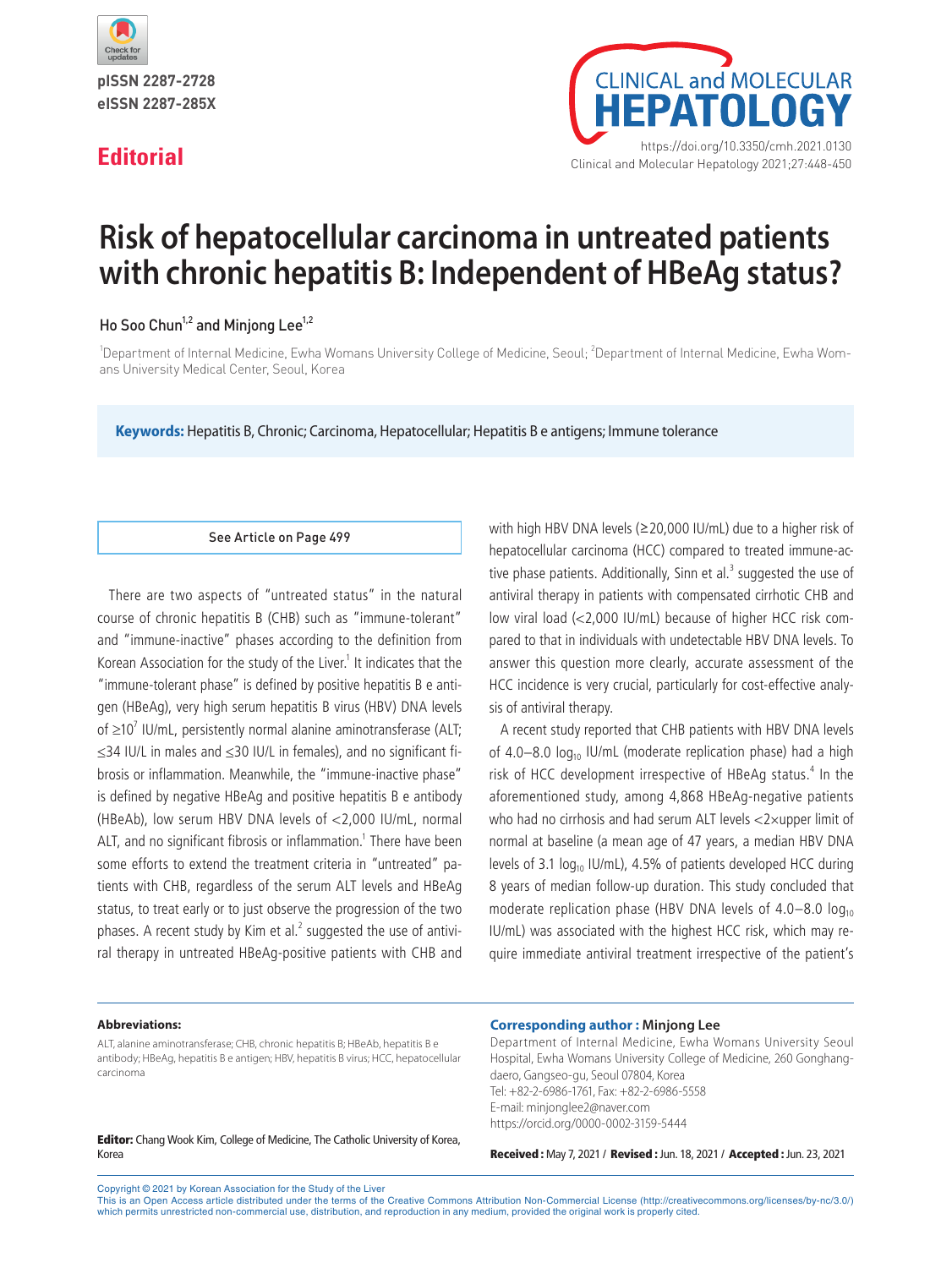HBeAg status and serum ALT levels. In another study that focused on CHB patients who were all HBeAg-negative (a mean age of 47 years, a median HBV DNA levels of 5.4  $log<sub>10</sub>$  IU/mL without cirrhosis at baseline), the estimated annual incidence of HCC per 100 patient-years was 0.96 (approximately 4.8% for 5 years).<sup>5</sup> The incidence of HCC was marginally different between untreated patients with mildly active phase and patients treated with antivirals  $(P=0.04)^5$ 

In contrast to the results from the two aforementioned studies, Liang et al.'s study<sup>6</sup> from this issue of Clinical and Molecular Hepatology reported a low risk of HCC development in a large cohort of untreated CHB patients, of whom 84% were HBeAg-negative, and suggested a prediction model for HCC development. In this study, 15,187 patients who had a median age of 51.9 years, had a median HBV DNA levels of 4.4 log<sub>10</sub> IU/mL, and of whom 5.4% had cirrhosis, only 1.2% developed HCC during a mean follow-up of 52 months. Although baseline characteristics in this study,<sup>6</sup> such as old age, higher cirrhosis rates, and similar serum HBV DNA levels, showed a higher risk of HCC development compared with those in previous studies, $4.5$  the risk of HCC development was quite lower than that in previous studies. The 5-year risk of HCC development was only 0.19% in the low-risk group and 1.12% in the high-risk group according to the Liang scores.<sup>6</sup> Even in the high-risk group, the HCC risk in this study was still lower than that mentioned in the previous studies.<sup>4,5</sup>

Regarding the much lower incidence of HCC in the study by Liang et al.<sup>6</sup> compared to the two previous studies, it will be helpful for readers to understand how HCC risk can be significantly different within HBeAg-negative status when HBV DNA levels and serum ALT levels (i.e., inactive, replicative, and mildly active phases) in CHB patients HBeAg-negative are taken into consideration. Although HBeAg status was not an independent factor for HCC development in a previous study,<sup>4</sup> HCC incidence in HBeAg-negative CHB patients was still lower than in those who are HBeAg-positive. $<sup>4</sup>$  The study by Liang et al. $<sup>6</sup>$  also reported a low incidence of</sup></sup> HCC in a large cohort mainly composed of HBeAg-negative patients. Overall, in the three studies, $4-6$  the HCC incidence appears to be relatively lower in CHB patients who are HBeAg-negative than those who are HBeAg-positive.

In the Liang score, fibrosis-4 index was included as one of significant variables to predict HCC, which could more objectively estimate cirrhosis status compared to a variable of "cirrhosis" in previous models of CU-HCC score<sup>7</sup> and GAG-HCC score.<sup>8</sup> Particularly, negative predictive value for development of HCC within 5 years was 99.9% based on the Liang score, which was higher

than that of the models such as CU-HCC score, GAG-HCC score, and REACH-B score.<sup>9</sup> Thus, Liang score can be useful to identify very-low-risk patients who would not need HCC surveillance.

In the changing process from an HBeAg-positive to an HBeAgnegative status, the HCC risk can also vary according to the fluctuation of the HBV DNA levels between HBeAg-negative early and late phase. Because of the heterogeneity within the "HBeAg status", such as different HBV DNA levels or fibrotic burden suggested by the Liang scores, prospective observational studies for accurate assessment of clinical outcomes in various conditions of CHB are required to determine "early treatment" or "observation" for CHB patients who do not meet the current treatment criteria.

# **Authors' contribution**

All authors were responsible for the interpretation of data, the drafting, and critical revision of the manuscript for important intellectual content.

# **Conflicts of Interest**

The authors have no conflicts to disclose.

# **REFERENCES**

- 1. Korean Association for the Study of the Liver (KASL). KASL clinical practice guidelines for management of chronic hepatitis B. Clin Mol Hepatol 2019;25:93-159.
- 2. Kim GA, Lim YS, Han S, Choi J, Shim JH, Kim KM, et al. High risk of hepatocellular carcinoma and death in patients with immunetolerant-phase chronic hepatitis B. Gut 2018;67:945-952.
- 3. Sinn DH, Lee J, Goo J, Kim K, Gwak GY, Paik YH, et al. Hepatocellular carcinoma risk in chronic hepatitis B virus-infected compensated cirrhosis patients with low viral load. Hepatology 2015;62:694-701.
- 4. Kim GA, Han S, Choi GH, Choi J, Lim YS. Moderate levels of serum hepatitis B virus DNA are associated with the highest risk of hepatocellular carcinoma in chronic hepatitis B patients. Aliment Pharmacol Ther 2020;51:1169-1179.
- 5. Choi GH, Kim GA, Choi J, Han S, Lim YS. High risk of clinical events in untreated HBeAg-negative chronic hepatitis B patients with high viral load and no significant ALT elevation. Aliment Pharmacol Ther 2019;50:215-226.
- 6. Liang LY, Lee HW, Wong VW, Yip TC, Tse YK, Hui VW, et al. Serum fibrosis index-based risk score predicts hepatocellular carcinoma in untreated patients with chronic hepatitis B. Clin Mol Hepatol 2021;27:499-509.
- 7. Wong VW, Chan SL, Mo F, Chan TC, Loong HH, Wong GL, et al.